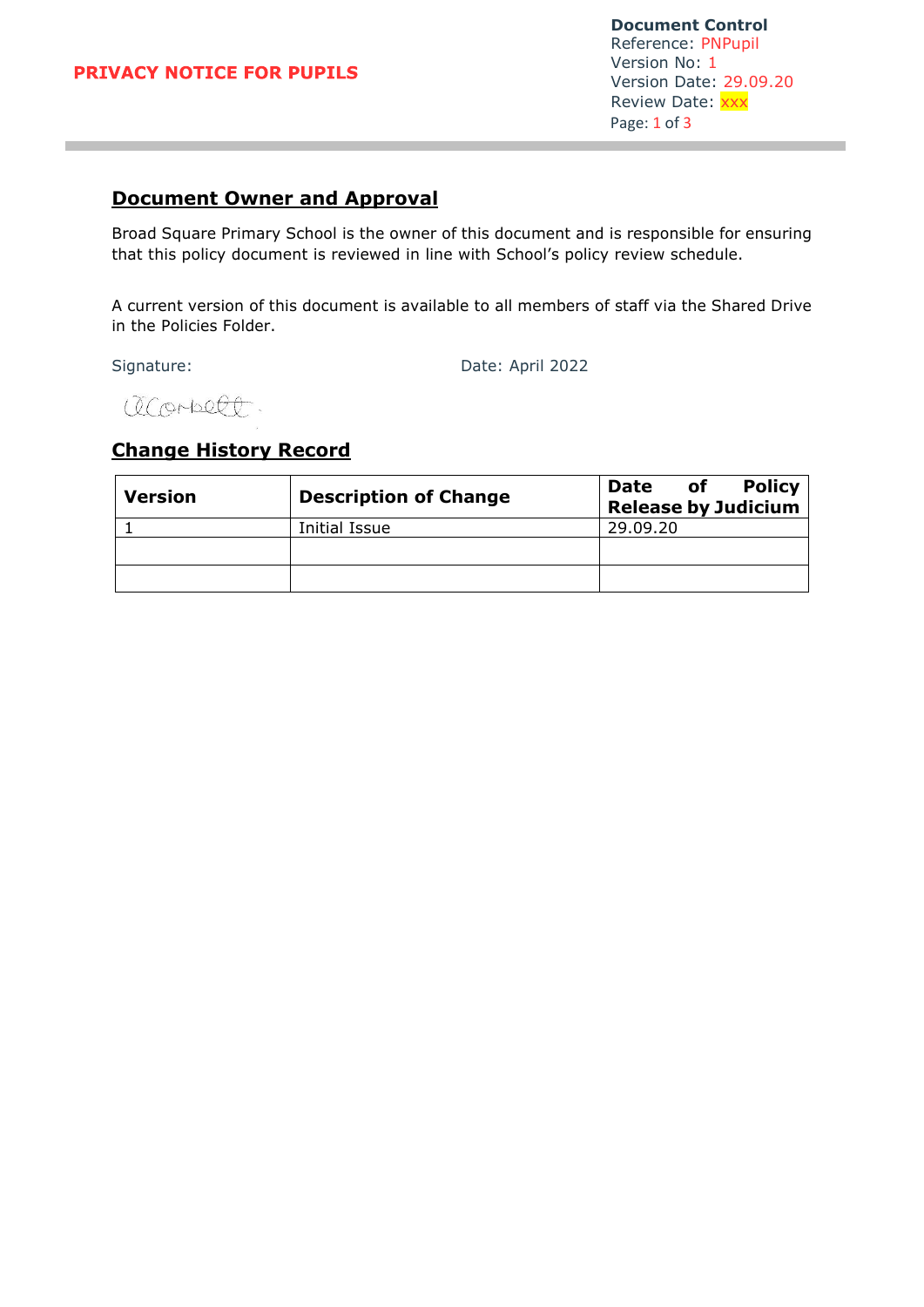#### **PRIVACY NOTICE FOR PUPILS**

**Document Control** Reference: PNPupil Version No: 1 Version Date: 29.09.20 Review Date: XXX Page: 2 of 3

### **What is Personal Data?**

Personal data is information about you. This is information that could potentially identify you. This includes your name, your date of birth, your address and phone number.

#### **What Personal Data does School Collect?**

Your information, including your name, address and date of birth;

Your school grades and records;

Safeguarding information;

Medical information;

Attendance records;

Photographs and CCTV;

Information about your homelife.

# **Why does School need this Information?**

We have a duty of care under the law to you. The law states that we need this information to know who is attending the school and to provide you with an education.

It is important for the school to keep you safe and hold this information to enable us to do this.

# **Who does School Share Your Data With?**

It is important for us to share some of this information with the police, the NHS and exam boards.

We must also share this information with the local authority.

We share information with other schools and colleges you may wish to attend.